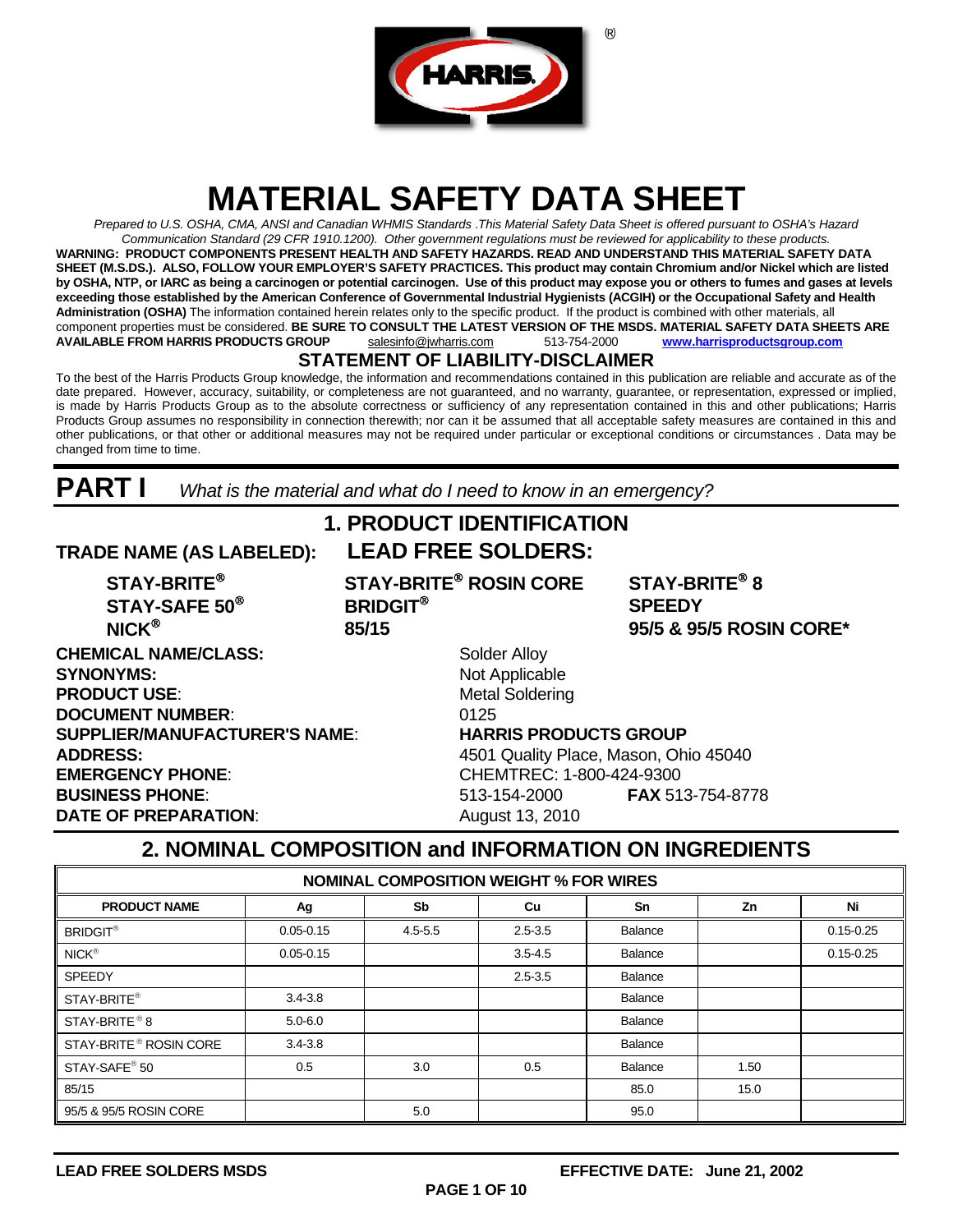#### **ROSIN CORE COMPOSITION**

Activated Rosin 2.6-3.9% 96.1-97.4%

**ELEMENT** WEIGHT (% of Core Weight) **WEIGHT (% of Total Solder Weight)** 

### **2. NOMINAL COMPOSITION and INFORMATION ON INGREDIENTS (Continued)**

**WIRE COMPOSITION:** 

| <b>CHEMICAL NAME</b>                                                      | CAS#      | EXPOSURE LIMITS IN AIR                                                               |                              |                                                                                                                              |                                      |                   |                                                                                                                                                                                                                                     |
|---------------------------------------------------------------------------|-----------|--------------------------------------------------------------------------------------|------------------------------|------------------------------------------------------------------------------------------------------------------------------|--------------------------------------|-------------------|-------------------------------------------------------------------------------------------------------------------------------------------------------------------------------------------------------------------------------------|
|                                                                           |           |                                                                                      | <b>ACGIH-TLV</b><br>OSHA-PEL |                                                                                                                              |                                      | <b>OTHER</b>      |                                                                                                                                                                                                                                     |
|                                                                           |           | <b>TWA</b>                                                                           | <b>STEL</b>                  | <b>TWA</b>                                                                                                                   | <b>STEL</b>                          | <b>IDLH</b>       |                                                                                                                                                                                                                                     |
|                                                                           |           | mg/m <sup>3</sup>                                                                    | mg/m <sup>3</sup>            | mg/m <sup>3</sup>                                                                                                            | mg/m <sup>3</sup>                    | mg/m <sup>3</sup> | mg/m <sup>3</sup>                                                                                                                                                                                                                   |
| &<br>Antimony<br>exposure<br>compounds, as Sb                             | 7440-36-0 | 0.5                                                                                  | <b>NE</b>                    | 0.5                                                                                                                          | <b>NE</b>                            | 50                | NIOSH REL:<br>$TWA = 0.5$<br><b>DFG MAKS:</b><br>$TWA = 0.5$ (Antimony, elemental -<br>measured as the Inhalable fraction<br>of the aerosol)<br>PEAK = 10 MAK, 30 min., average<br>value                                            |
| Copper<br>(exposure limits are for<br>copper fume, as Copper)             | 7440-50-8 | 0.2                                                                                  | <b>NE</b>                    | 0.1                                                                                                                          | <b>NE</b>                            | 100               | NIOSH RELs:<br>TWA $1 = (dust)$ ; 0.1 (fume)<br><b>DFG MAKs:</b><br>TWA = $0.1$ (fume-Respirable fraction);<br>1 (dusts & mists-inhalable fraction)<br>PEAK = 2 MAK, 30 min., average<br>value<br>Carcinogen: EPA-D (dusts & mists) |
| Nickel, Elemental metal                                                   | 7440-02-0 | 1.5, A5<br>(Inhalable<br>Fraction)<br>(Not<br>Suspected<br>as a Human<br>Carcinogen) | <b>NE</b>                    | $\mathbf{1}$                                                                                                                 | <b>NE</b>                            | 10                | NIOSH REL:<br>$TWA = 0.015$<br>Carcinogen: IARC-2B, MAK-1,<br>NIOSH-X, NTP-R, TLV-A5                                                                                                                                                |
| Silver<br>The<br>following<br>exposure<br>limits are for "Silver, Metal". | 7440-22-4 | 0.1                                                                                  | <b>NE</b>                    | 0.01                                                                                                                         | <b>NE</b>                            | 10                | <b>NIOSH REL</b><br>$TWA = 0.01$ (dust)<br><b>DFG MAKs:</b><br>TWA = $0.01$ (Inhalable Fraction)<br>PEAK = 2•MAK, 5 min., momentary<br>value (Inhalable Fraction)<br>Carcinogen: EPA-D                                              |
| Tin<br>The<br>following<br>exposure<br>limits are for "Tin, Metal".       | 7440-31-5 | $\overline{2}$                                                                       | <b>NE</b>                    | $\overline{2}$                                                                                                               | <b>NE</b>                            | 100               | NIOSH REL:<br>$TWA = 2$                                                                                                                                                                                                             |
| Zinc<br>Exposure limits given are<br>for Zinc oxide, Fume & Dust          | 7440-66-6 | 5 (fume)<br>$10$ (dust)                                                              | 10<br>(fume)                 | 5 (fume)<br>5 (total<br>dust)<br>15 (dust,<br>respirable<br>dust)<br>5 (dust,<br>respirable<br>dust.<br>Vacated<br>1989 PEL) | 10 (fume,<br>Vacated<br>1989<br>PEL) | 500               | <b>NIOSH RELS:</b><br>$TWA = 5$ (dust & fume)<br>$STEL = 10$ (fume), 15 (ceiling, 15<br>min., dust)<br><b>DFG MAK:</b><br>$TWA = 1.5$ (Respirable Fraction)<br>Carcinogen: EPA-D                                                    |

NE = Not Established. See Section 16 for Definitions of Terms Used.

NOTE (1): The ACGIH has an established exposure limit for Brazing Fumes, Not Otherwise Classified. The Threshold Limit Value is 5 mg/m<sup>3</sup>. NIOSH classifies brazing fumes as carcinogens.

NOTE (2): ALL WHMIS required information is included in appropriate sections based on the ANSI Z400.1-1998 format. This product has been classified in accordance with the hazard criteria of the CPR and the MSDS contains all the information required by the CPR.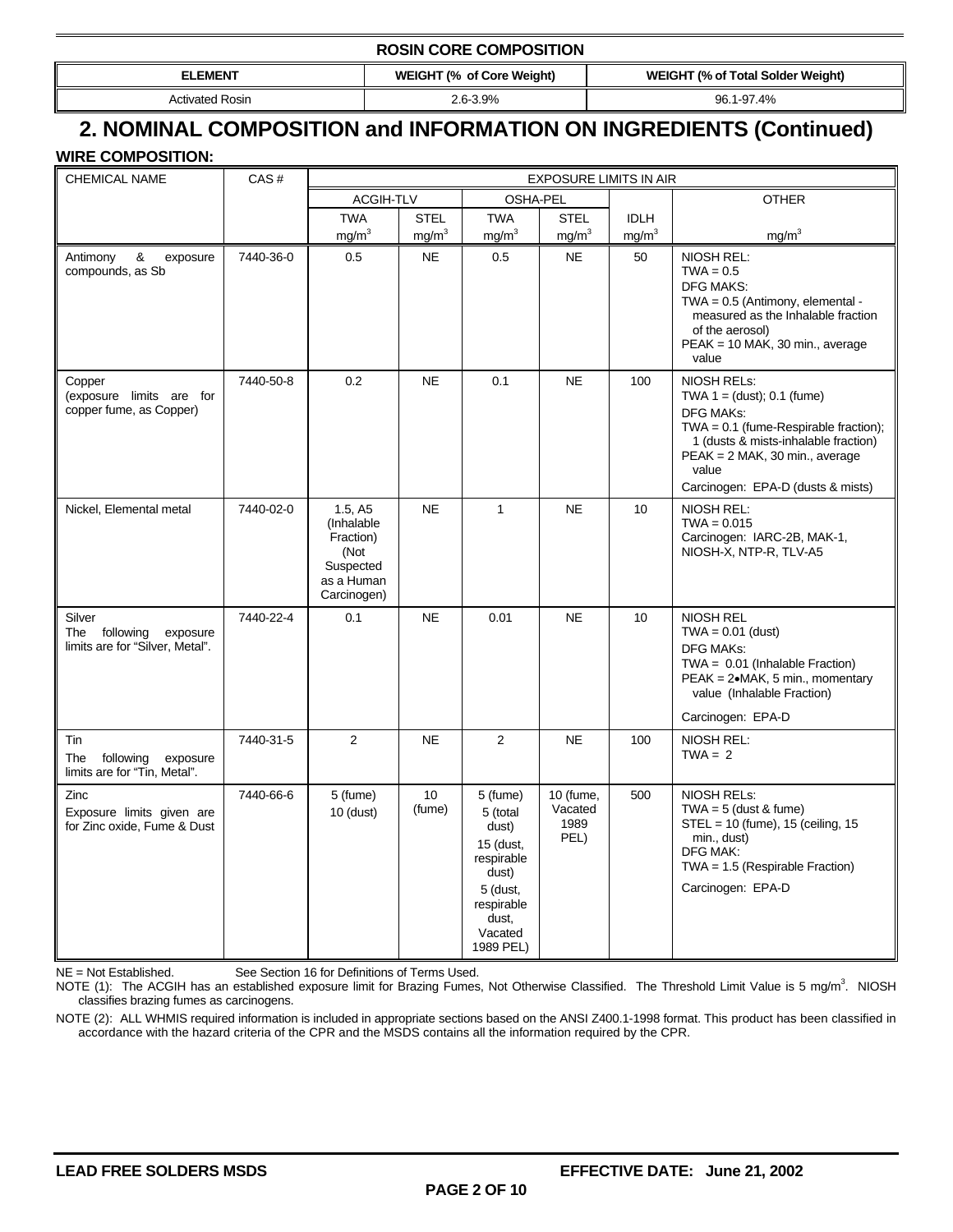## **2. NOMINAL COMPOSITION and INFORMATION ON INGREDIENTS (Continued)**

#### **ROSIN CORE COMPOSITION:**

| <b>CHEMICAL NAME</b>                                                                                                                          | CAS#      | <b>EXPOSURE LIMITS IN AIR</b>                                  |                   |                   |                   |                   |                                                    |
|-----------------------------------------------------------------------------------------------------------------------------------------------|-----------|----------------------------------------------------------------|-------------------|-------------------|-------------------|-------------------|----------------------------------------------------|
|                                                                                                                                               |           | ACGIH-TLV                                                      |                   | <b>OSHA-PEL</b>   |                   |                   | <b>OTHER</b>                                       |
|                                                                                                                                               |           | <b>TWA</b>                                                     | <b>STEL</b>       | <b>TWA</b>        | <b>STEL</b>       | <b>IDLH</b>       |                                                    |
|                                                                                                                                               |           | mg/m <sup>3</sup>                                              | mg/m <sup>3</sup> | mg/m <sup>3</sup> | mg/m <sup>3</sup> | mg/m <sup>3</sup> | mg/m <sup>3</sup>                                  |
| WW Rosin<br>following<br>The<br>exposure<br>limits are for "Rosin Core"<br>Solder<br>decomposition<br>products, as resin acids-<br>colophony" | 8050-09-7 | Sensitizer,<br>reduce<br>exposure as<br>low<br>as<br>possible. | NE                | <b>NE</b>         | <b>NE</b>         | <b>NE</b>         | DFG MAK:<br>Danger of sensitization of<br>the skin |

NE = Not Established. See Section 16 for Definitions of Terms Used.

NOTE (1): The ACGIH has an established exposure limit for Brazing Fumes, Not Otherwise Classified. The Threshold Limit Value is 5 mg/m<sup>3</sup>. NIOSH classifies brazing fumes as carcinogens.

NOTE (2): ALL WHMIS required information is included in appropriate sections based on the ANSI Z400.1-1998 format. This product has been classified in accordance with the hazard criteria of the CPR and the MSDS contains all the information required by the CPR.

### **3. HAZARD IDENTIFICATION**

**EMERGENCY OVERVIEW**: These products consist of gray to silver-colored, odorless wires, which may have a plastic core through the center. There is no immediate health hazard associated with the wire product. The plastic core of these products contains a sensitizer; prolonged or repeated exposure to this plastic can cause respiratory and skin allergy-like reactions. Nickel, a component of the Bridgit®, and Nick® wires, is a suspect carcinogen. Though the wire is not flammable, if involved in a fire and exposed to extremely high temperatures, harmful fumes containing Tin, Silver, Antimony and Copper and a variety of metal oxides may be generated. These products are not reactive under normal circumstances of use. Emergency responders must wear the proper personal protective equipment suitable for the situation to which they are responding.

**SYMPTOMS OF OVER-EXPOSURE BY ROUTE OF EXPOSURE:** During soldering operations, the most significant routes of exposure are inhalation, and contact of the skin and eyes.

**INHALATION:** If any exposure to these fumes does occur, however, the main health effect will be irritation of the nose, throat, and other tissues of the respiratory system. Inhalation of copper oxide and zinc oxide (components of this product) fumes can cause metal fume fever. Initial symptoms of metal fume fever can include a metallic or sweet taste in the mouth, dryness or irritation of the throat, and coughing. Later symptoms (after 4-48 hours) can include sweating, shivering, headache, fever, chills, thirstiness, muscle aches, nausea, vomiting, weakness, and tiredness. Repeated over-exposures, via inhalation, to the dusts or fumes generated by these products during soldering operations may have adverse effects on the lungs with possible pulmonary edema and emphysema (life-threatening lung injuries). Exposure to large quantities of the plastic core component of these products may cause irritation of the nose and respiratory system. Repeated or prolonged inhalation of Rosin, a component of some of the plastic core of these products, can cause allergy-like reactions (i.e. wheezing and asthma).

**CONTACT WITH SKIN or EYES**: Contact of the wire form of these products with skin is not anticipated to be irritating. Symptoms of skin over-exposures to the fumes or rosin core of these products may include irritation and redness; prolonged or repeated skin over-exposures may lead to dermatitis. Contact of the liquid core of these products with the skin can cause allergic reactions (i.e. rashes and inflammation of the skin). Contact with the wire form of these products can be physically damaging to the eye. Fumes generated during soldering operations can be irritating to the skin and eyes. Symptoms of eye over-exposure include pain, redness, irritation, and tearing. Contact with the molten core solder will burn contaminated skin or eyes.

**SKIN ABSORPTION:** No component of these products can be absorbed through the skin.

**INGESTION:** Not applicable.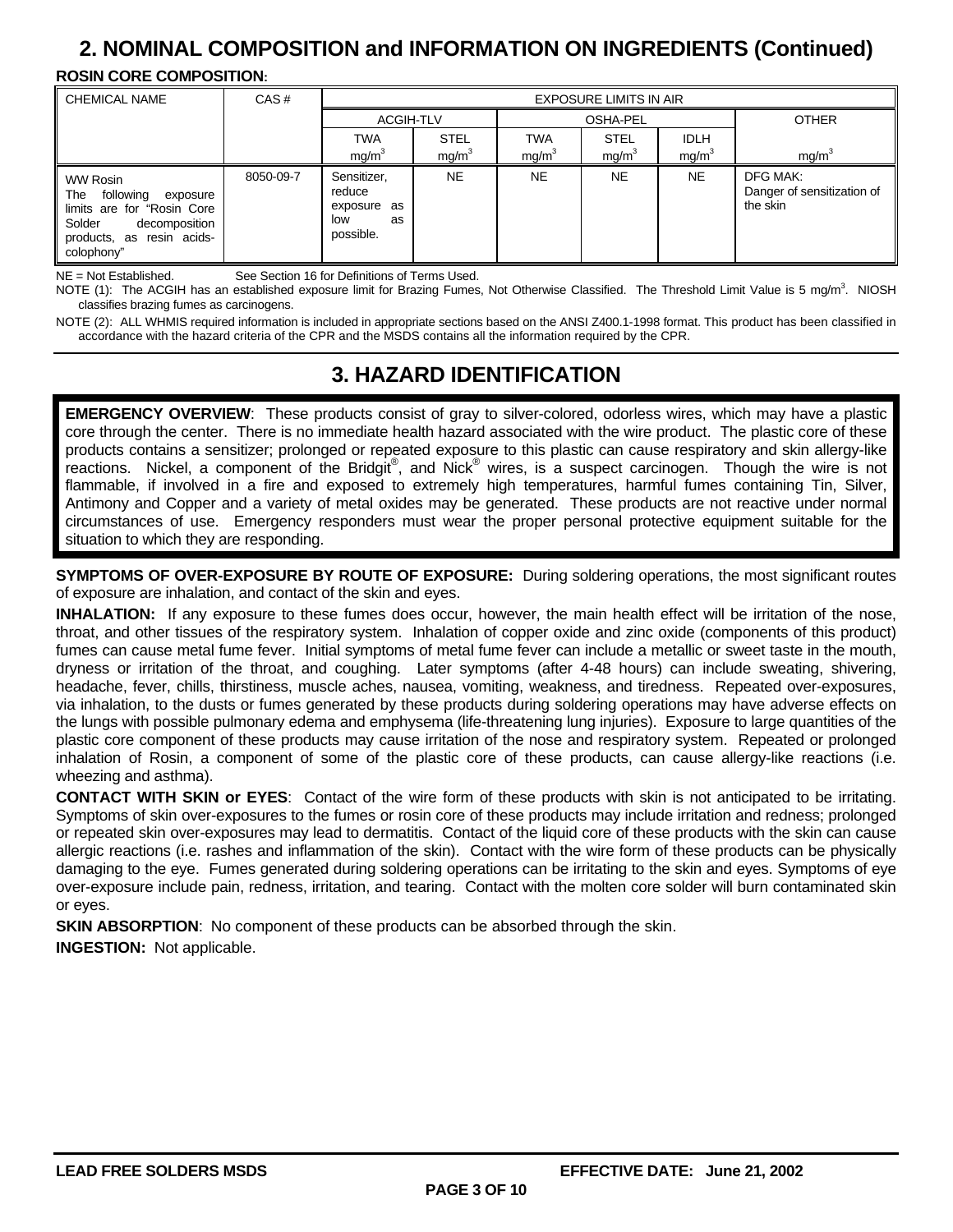## **3. HAZARD IDENTIFICATION (Continued)**

**INJECTION**: Though not a likely route of occupational exposure for these products, injection of these products (via punctures or lacerations in the skin) may cause local reddening, tissue swelling, and discomfort.

**HEALTH EFFECTS OR RISKS FROM EXPOSURE: An Explanation in Lay Terms**. Symptoms associated with overexposure to these products, and the fumes generated during soldering operations, are as follows:

**ACUTE**:. Inhalation of copper oxide and zinc oxide fumes can cause metal fume fever. Inhalation of large amounts of particulates generated by these products during metal processing operations can result in pneumoconiosis (a disease of the lungs). Contact with the molten solder will burn contaminated skin or eyes.

**CHRONIC**: Chronic skin over-exposure to the fumes of these products generated during soldering operations may produce dermatitis (red, inflamed skin). Chronic skin contact or ingestion of dusts, salts, or fumes of Silver (a component of some these products) can result in a condition known as Argyria. This condition is marked by a bluish appearance of the skin and eyes. The liquid core of these products contains a sensitizer, prolonged or repeated exposure to this plastic can cause respiratory and skin allergy-like reactions. Nickel, a component of some of these products, is a suspect carcinogen. Refer to Section 11 (Toxicological Information) for further information.

**TARGET ORGANS: For Fumes:** ACUTE: Skin and eyes, respiratory system. CHRONIC: Skin, respiratory system.

**PART II** *What should I do if a hazardous situation occurs?* 

### HAZARDOUS MATERIAL IDENTIFICATION SYSTEM HEALTH 1 (BLUE) FLAMMABILITY (RED) 0 **REACTIVITY** (YELLOW) 0 PROTECTIVE EQUIPMENT X EYES RESPIRATORY HANDS BODY Ş See See Section 8 Section 8 For routine industrial applications for rods

### **See Section 16 for Definition of Ratings**

### **4. FIRST-AID MEASURES**

Victims of chemical exposure must be taken for medical attention. Rescuers should be taken for medical attention, if necessary. Take copy of label and MSDS to health professional with victim.

**SKIN EXPOSURE:** If the fumes or plastic core of the product irritates the skin, begin decontamination with running water. Victim must seek medical attention if any adverse reaction occurs. If molten solder contaminates the skin, immediately begin decontamination with cold, running water. Minimum flushing is for 15 minutes. Victim must seek immediate medical attention.

**EYE EXPOSURE**: If the product's fumes, or plastic core enters the eyes, open victim's eyes while under gentle running water. Use sufficient force to open eyelids. Have victim "roll" eyes. Minimum flushing is for 15 minutes. If molten solder contaminates the eyes, immediately begin decontamination with running water. Minimum flushing is for 15 minutes. Victim must seek immediate medical attention.

**INHALATION**: If fumes of these products are inhaled, remove victim to fresh air. If necessary, use artificial respiration to support vital functions.

**INGESTION:** If swallowed call physician immediately! Do not induce vomiting unless directed by medical personnel. Rinse mouth with water if person is conscious. Never give fluids or induce vomiting if person is unconscious, having convulsions, or not breathing.

**MEDICAL CONDITIONS AGGRAVATED BY EXPOSURE:** Skin disorders may be aggravated by prolonged overexposures to these products.

**RECOMMENDATIONS TO PHYSICIANS:** Treat symptoms and eliminate over-exposure.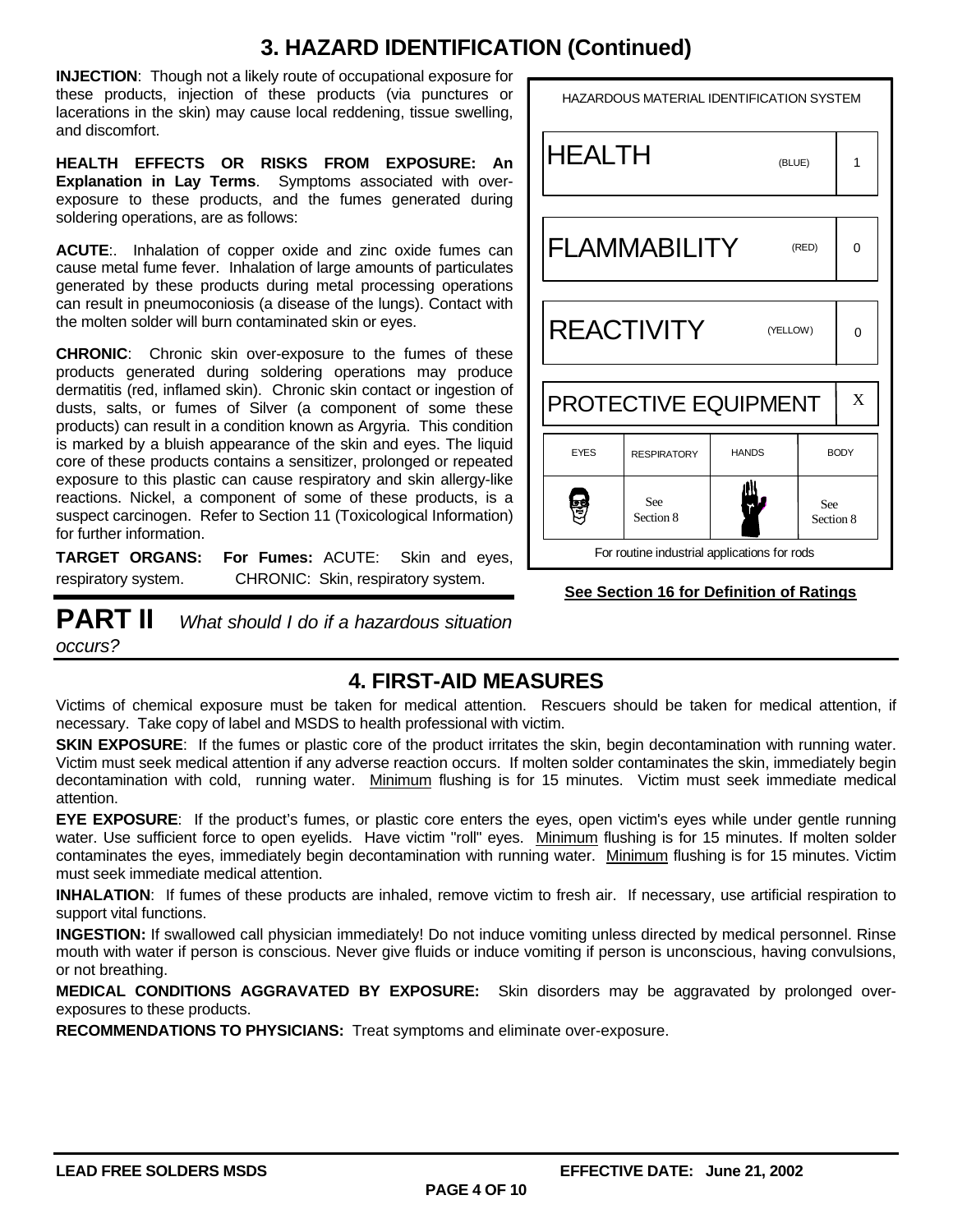### **5. FIRE-FIGHTING MEASURES**

**FLASH POINT:** Not flammable. **AUTOIGNITION TEMPERATURE:** Not flammable. **NFPA RATING FLAMMABLE LIMITS (in air by volume, %):**

 Lower (LEL): Not applicable. Upper (UEL): Not applicable.

#### **FIRE EXTINGUISHING MATERIALS**:

Halon: YES Foam: YES

Water Spray: YES Carbon Dioxide: YES Dry Chemical: YES **Other: Any "ABC" Class.** 

**UNUSUAL FIRE AND EXPLOSION HAZARDS:** When involved in a fire, this material may melt and produce fumes containing tin, zinc, copper compounds and a variety of metal oxides. When the plastic core is heated, the solvent will evaporate and the rosin core may be degraded to produce aliphatic aldehydes, acids and terpines. The molten material can present a significant thermal hazard to fire-fighters.

Explosion Sensitivity to Mechanical Impact: Not sensitive. Explosion Sensitivity to Static Discharge: Not sensitive.

**SPECIAL FIRE-FIGHTING PROCEDURES:** Not applicable.

### **6. ACCIDENTAL RELEASE MEASURES**

**SPILL AND LEAK RESPONSE**: Not applicable.

## **PART III** *How can I prevent hazardous situations from occurring*

### **7. HANDLING and STORAGE**

**WORK PRACTICES AND HYGIENE PRACTICES:** As with all chemicals, avoid getting these products ON YOU or IN YOU. Wash hands after handling these products. Do not eat or drink while handling this material. Use ventilation and other engineering controls to minimize potential exposure to these products.

**STORAGE AND HANDLING PRACTICES:** All employees who handle this material should be trained to handle it safely. Avoid breathing fumes of these products during soldering operations. Packages of these products must be properly labeled.

If these products are used during soldering operations, it is recommended that the requirements of the Federal Occupational Safety and Health Welding and Cutting Standard (29 CFR 1910 Subpart Q) and the safety standards of the American National Standards Institute for welding and cutting (ANSI Z49.1) be followed.

## **8. EXPOSURE CONTROLS - PERSONAL PROTECTION**

**VENTILATION AND ENGINEERING CONTROLS:** Use with adequate ventilation to ensure exposure limits are below those provided in Section 2 (Composition and Information on Ingredients). Use a mechanical fan or vent area to outside. Prudent practice is to ensure eyewash/safety shower stations are available near areas where these products are used.

**RESPIRATORY PROTECTION**: Maintain airborne contaminant concentrations below exposure limits listed in Section 2 (Composition and Information on Ingredients). If respiratory protection is needed (i.e. a Weld Fume Respirator, or Air-Line Respirator for welding in confined spaces), U.S. Federal OSHA Standard (29 CFR 1910.134), applicable U.S. State regulations, or the Canadian CSA Standard Z94.4-93 and applicable standards of Canadian Provinces. Respiratory Protection is recommended to be worn during welding operations. Oxygen levels below 19.5% are considered IDLH by OSHA. In such atmospheres, use of a full-facepiece pressure/demand SCBA or a full facepiece, supplied air respirator with auxiliary self-contained air supply is required under OSHA's Respiratory Protection Standard (1910.134-1998). For additional information, the following respirator selection guidelines from NIOSH for Tin (the main component of these products) are provided:

#### **CONCENTRATION: RESPIRATORY EQUIPMENT:**

Up to 10 mg/m<sup>3</sup>: Up to 20 mg/m<sup>3</sup>:

Dust and mist respirator. : Dust and mist respirator except single-use and quarter-mask respirator; or Supplied Air Respirator (SAR).

(continued on following page)



**See Section 16 for Definition of Ratings**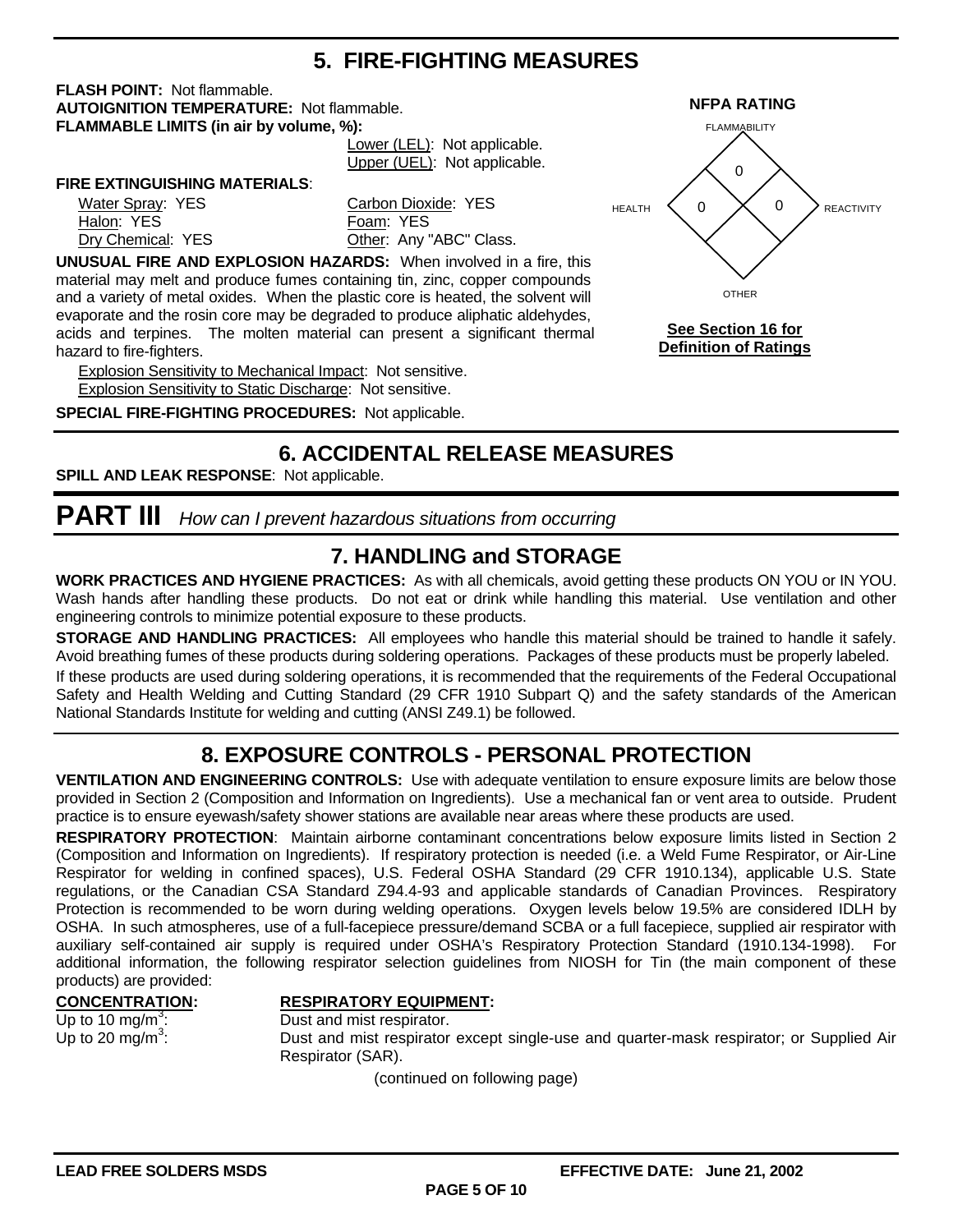### **8. EXPOSURE CONTROLS - PERSONAL PROTECTION (Continued)**

**RESPIRATORY PROTECTION (continued):**

#### **CONCENTRATION: RESPIRATORY EQUIPMENT:**

Up to 50 mg/m<sup>3</sup>:

SAR operated in a continuous-flow mode; or powered air-purifying respirator with dust and mist filter(s).

Up to 100 mg/m<sup>3</sup>: : Full-facepiece respirator with high-efficiency particulate filter(s); or full-facepiece Self-Contained Breathing Apparatus (SCBA); or full-facepiece SAR.

Emergency or Planned Entry into Unknown Concentrations or IDLH Conditions: Positive pressure, full-facepiece SCBA; or positive pressure, full-facepiece SAR with an auxiliary positive pressure SCBA.

Escape: Full-facepiece respirator with high-efficiency particulate filter(s); or escape-type SCBA.

**EYE PROTECTION:** Safety glasses. When these products are used in conjunction with soldering, wear safety glasses, goggles or face-shield with filter lens of appropriate shade number (per ANSI Z49.1-1988, "Safety in Welding and Cutting"), as necessary.

HAND PROTECTION: Wear gloves for routine industrial use. When these products are used in conjunction with soldering, wear gloves that protect from sparks and flame (per ANSI Z49.1-1988, "Safety in Welding and Cutting"), as necessary. **BODY PROTECTION:** Use body protection appropriate for task (i.e. leather apron).

### **9. PHYSICAL and CHEMICAL PROPERTIES**

The following information is for Tin, the main component of these products:

**RELATIVE VAPOR DENSITY (air = 1):** Not applicable. **EVAPORATION RATE (nBuAc = 1):** Not applicable. **SPECIFIC GRAVITY (water = 1):** 7.28 **FREEZING/MELTING POINT:** 232°C (450°F) **SOLUBILITY IN WATER:** Insoluble. **BOILING POINT:** 2270°C (4118°F) **VAPOR PRESSURE, mm Hg @ 20 °C**: Approximately 0. **pH:** Not applicable. **ODOR THRESHOLD:** Not applicable.

**COEFFICIENT OF OIL/WATER DISTRIBUTION (PARTITION COEFFICIENT):** Not applicable. The following information is for the product:

**APPEARANCE, ODOR AND COLOR:** These products are a gray to silver, odorless metal wires, which may have a plastic core running through the middle.

**HOW TO DETECT THIS SUBSTANCE (warning properties):** The appearance is a distinctive characteristic of these products.

### **10. STABILITY and REACTIVITY**

**STABILITY**: Stable.

**DECOMPOSITION PRODUCTS:** A tin and zinc compounds and a variety of metal oxides.

**MATERIALS WITH WHICH SUBSTANCE IS INCOMPATIBLE:** These products are not compatible with strong acids (i.e. nitric acid), strong bases (i.e. sodium hydroxide), sulfur, and strong oxidizers (i.e. hydrogen peroxide).

**HAZARDOUS POLYMERIZATION**: Will not occur.

**CONDITIONS TO AVOID:** Avoid uncontrolled exposure to extreme temperatures and incompatible chemicals.

**PART IV** *Is there any other useful information about this material?*

### **11. TOXICOLOGICAL INFORMATION**

**TOXICITY DATA:** The following human toxicological data are available for the components of these products. Other data for animals are available but are not presented in this Material Safety Data Sheet.

#### **SILVER:**

TCLo (inhalation, human) = 1 mg/m<sup>3</sup>.

#### **COPPER:**

TDLo (oral, human) =  $120 \mu g/kg$ ; gastrointestinal tract effects

**SUSPECTED CANCER AGENT:** The components of these products are listed as follows:

**COPPER:** EPA-D (Not Classifiable as to Human Carcinogenicity)

**NICKEL, ELEMENTAL, METAL:** IARC-2B (Possibly Carcinogenic to Humans), MAK-1 (Substances which Cause Cancer in Man), NIOSH-X, (Carcinogen Defined with no Further Categorization); NTP-R (Reasonably Anticipated to be a Human Carcinogen), ACGIH TLV-A5 (Not Suspected as a Human Carcinogen)

**SILVER:** EPA-D (Not Classifiable as to Human Carcinogenicity)

**ZINC:** EPA-D (Not Classifiable as to Human Carcinogenicity (inadequate human and animal evidence of carcinogenicity or no data available)

The other components of these products are not found on the following lists: FEDERAL OSHA Z LIST, NTP, CAL/OSHA, IARC, and therefore are not considered to be, nor suspected to be cancer-causing agents by these agencies.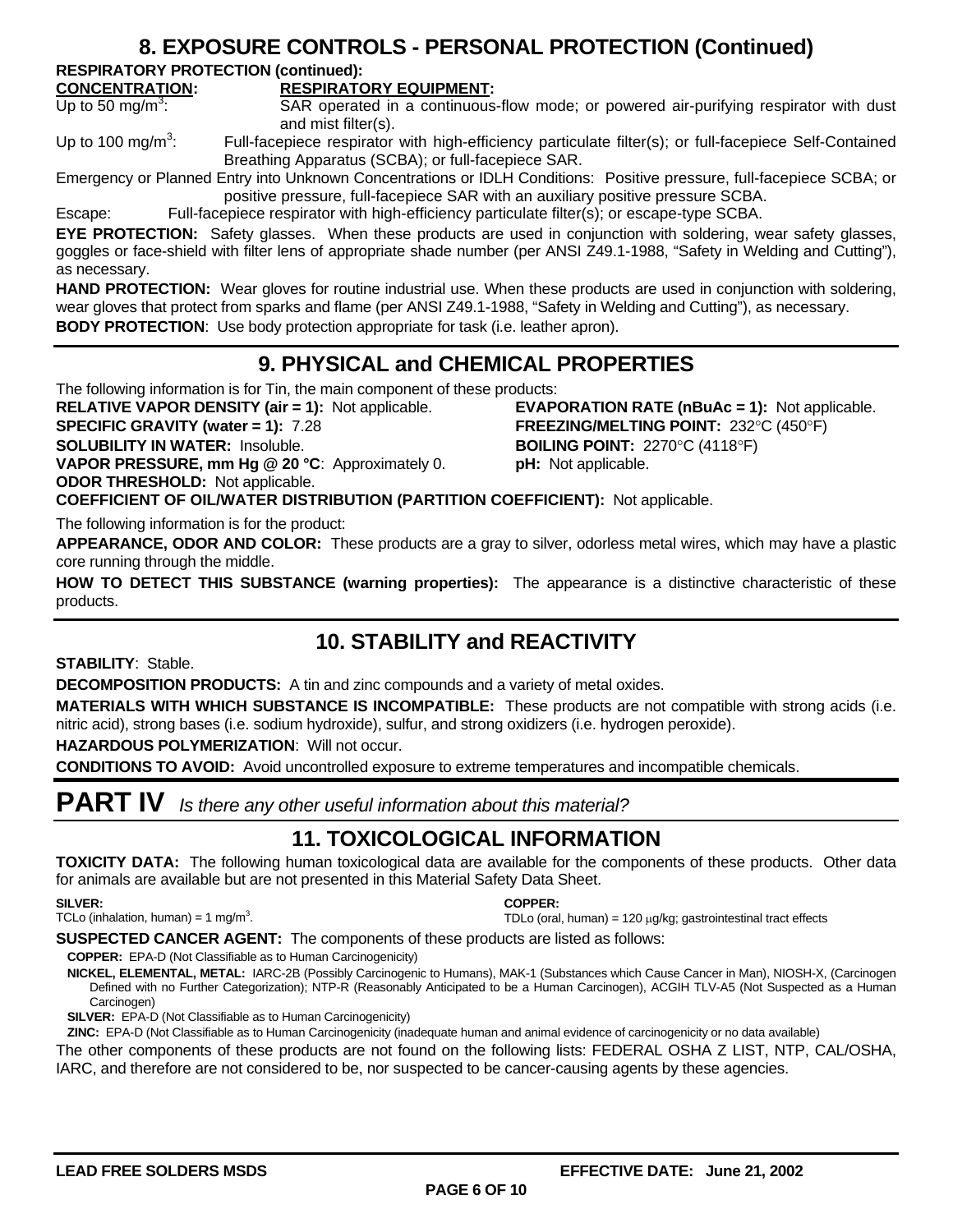### **11. TOXICOLOGICAL INFORMATION (Continued)**

**IRRITANCY OF PRODUCT:** The fumes of these products, generated during soldering operations, can be irritating to contaminated skin and eyes.

**SENSITIZATION TO THE PRODUCT:** Some of these products contain Rosin, which is an allergen and can cause respiratory and skin reactions (i.e. asthma, rashes, and welts). Rare cases of allergic contact dermatitis have been reported in people working with copper dust. Nickel is also in some of these product, and has been reported to cause sensitization effects in sensitive individuals, however due to the low concentration in the product, this is not anticipated to be a significant hazard.

**REPRODUCTIVE TOXICITY INFORMATION:** Listed below is information concerning the effects of these products and their components on the human reproductive system.

Mutagenicity: These products are not reported to produce mutagenic effects in humans. Animal mutation data are available for Nickel (a component of these products); these data were obtained during clinical studies on specific animal tissues exposed to high doses of this compound.

Embryotoxicity: These products are not reported to produce embryotoxic effects in humans.

Teratogenicity: These products are not reported to cause teratogenic effects in humans. Clinical studies on test animals exposed to relatively high doses of Copper and Nickel (a component of these products) indicate teratogenic effects.

Reproductive Toxicity: These products are not reported to cause reproductive effects in humans. Clinical studies on test animals exposed to relatively high doses of Copper (a component of these products) indicate adverse reproductive effects.

*A mutagen is a chemical, which causes permanent changes to genetic material (DNA) such that the changes will propagate through generational lines. An embryotoxin is a chemical, which causes damage to a developing embryo (i.e. within the first eight weeks of pregnancy in humans), but the damage does not propagate across generational lines. A teratogen is a chemical, which causes damage to a developing fetus, but the damage does not propagate across generational lines. A reproductive toxin is any substance, which interferes in any way with the reproductive process.*

**BIOLOGICAL EXPOSURE INDICES:** Currently, Biological Exposure Indices (BEIs) have not been determined for the components of these products.

### **12. ECOLOGICAL INFORMATION**

ALL WORK PRACTICES MUST BE AIMED AT ELIMINATING ENVIRONMENTAL CONTAMINATION.

**ENVIRONMENTAL STABILITY:** These products, if released into the environment, may cause local heavy metal contamination with potential impact on plant, animal, and aquatic life. The metal is not biodegradable, and will persist in the environment for an extended period of time. The following environmental data are available for the components of these products.

**ANTIMONY:** Solubility: Insoluble in water. Antimony tends to hydrolyze and precipitate out as an oxide. In experiments the approximate half-life for antimony initial phase was 40 hour for antimony trioxide and 30 hour for antimony dust, for the second phase half-lives of 20-40 days for antimony trioxide and antimony dust were observed. Antimony can be accumulated to toxic levels by marine life.

**COPPER:** Copper may concentrate to toxic level in the food chain

SILVER: Solubility: Insoluble in water. Many silver salts are only slightly soluble and so silver cations will rapidly be reduced to lower levels. The Biological Half-Life for silver is a few days for animals and up to 50 days for humans.

**TIN:** Solubility: Insoluble in water.

**ZINC:** Solubility: Insoluble in water. Biological Half-Life for normal humans 162-500 days. Bioconcentration: The Bioconcentration Factor in edible portions of *Crassostrea virgina,* adult oyster) is 16,700 (total zinc).

**EFFECT OF MATERIAL ON PLANTS or ANIMALS:** Heavy metal toxicity effects on plants may result in poor plant growth, poor appearance, and loss of plant vitality. This material may be harmful to animal life. Specific data on test animals are available, but are not presented in this Material Safety Data Sheet.

**EFFECT OF CHEMICAL ON AQUATIC LIFE:** Discharge of these products into water may cause local heavy metal contamination, and may cause permanent contamination of the bottom of the affected body of water. All work practices must minimize potential or actual releases to the environment. The following aquatic toxicity data are available for the components of these products.

#### **COPPER:**

Copper is concentrated by plankton by 1000 or more. Copper may concentrate to toxic level in the food chain

#### **SILVER:**

0.1 ppm is toxic to bacteria and aquatic life. Discharge into marine waters should not exceed 1/20 of 96 hour LC50, 0.25-0.025 mg/kg/day.

**ZINC**: Odorless zinc poisoning causes inflamed gills in fish. Laboratory studies of Atlantic salmon, rainbow trout, carp, and goldfish have shown avoidance reactions by these fish to zinc in water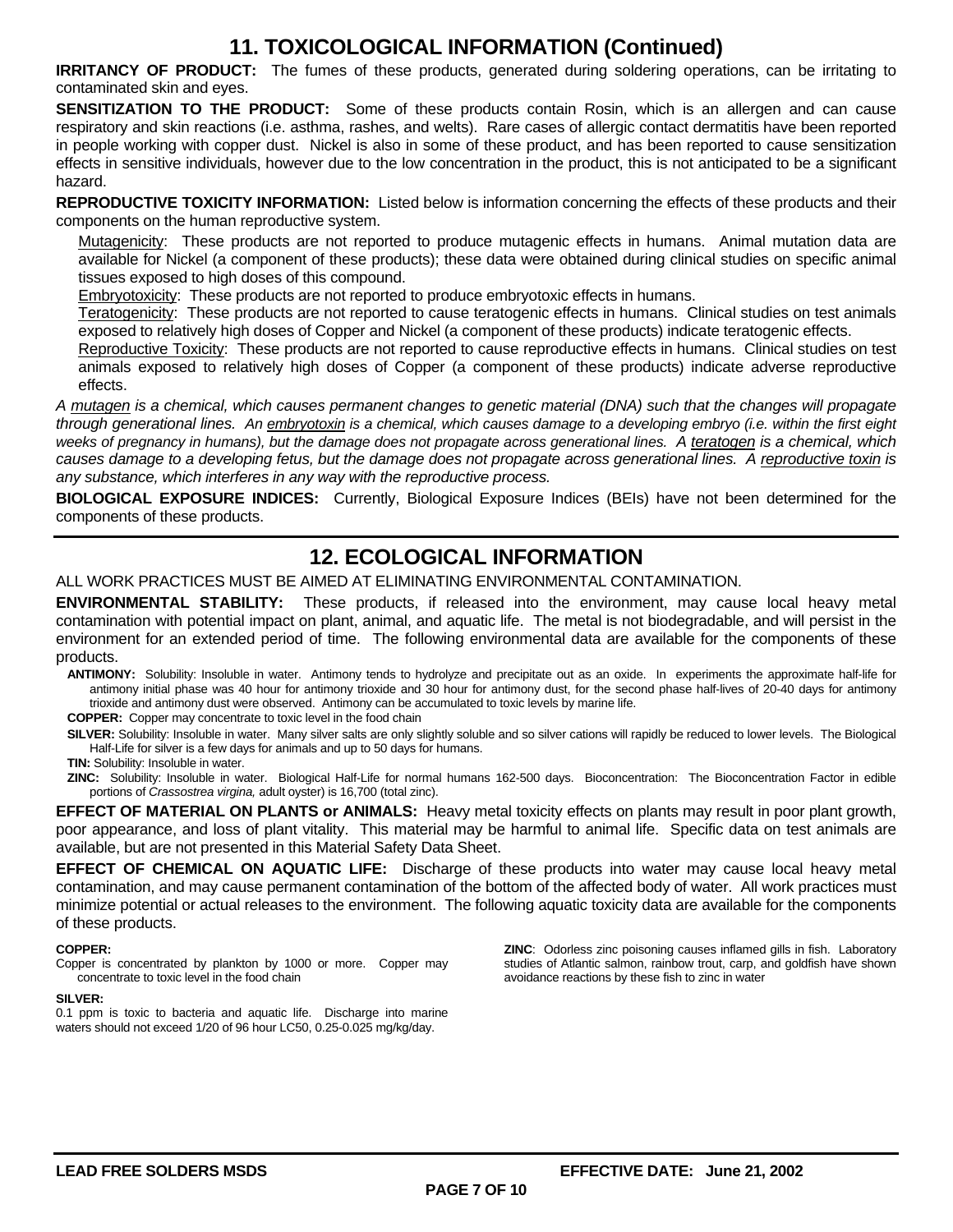### **13. DISPOSAL CONSIDERATIONS**

**PREPARING WASTES FOR DISPOSAL:** Waste disposal must be in accordance with appropriate Federal, State, and local regulations. These products, if unaltered by use, may be disposed of by treatment at a permitted facility or as advised by your local hazardous waste regulatory authority.

**EPA WASTE NUMBER:** Wastes of these products should be analyzed for Toxicity Characteristic Leach Procedure chemicals, as follows: Silver: D011, Regulated Level: 5.0 mg/L.

### **14. TRANSPORTATION INFORMATION**

**THIS MATERIAL IS NOT HAZARDOUS (Per 49 CFR 172.101) BY THE U.S. DEPARTMENT OF TRANSPORTATION**.

**PROPER SHIPPING NAME:** Not applicable. HAZARD CLASS NUMBER and DESCRIPTION: Not applicable. **UN IDENTIFICATION NUMBER:** Not applicable. **PACKING GROUP:** Not applicable. **DOT LABEL(S) REQUIRED:** Not applicable.

**NORTH AMERICAN EMERGENCY RESPONSE GUIDEBOOK NUMBER, 2000:** Not applicable.

**MARINE POLLUTANT:** No component of this product is designated as a marine pollutant by the Department of Transportation (49 CFR 172.101, Appendix B).

**TRANSPORT CANADA TRANSPORTATION OF DANGEROUS GOODS REGULATIONS:** This material is not considered as dangerous goods, per regulations of Transport Canada.

### **15 REGULATORY INFORMATION**

#### **ADDITIONAL U.S. REGULATIONS:**

**U.S. SARA REPORTING REQUIREMENTS:** The components of these products are subject to the reporting requirements of Sections 302, 304 and 313 of Title III of the Superfund Amendments and Reauthorization Act, as follows:

| <b>CHEMICAL NAME</b> | <b>SARA 302</b><br>(40 CFR 355, Appendix A) | <b>SARA 304</b><br>(40 CFR Table 302.4) | <b>SARA 313</b><br>(40 CFR 372.65) |
|----------------------|---------------------------------------------|-----------------------------------------|------------------------------------|
| Silver               | No                                          | Yes                                     | Yes                                |
| Tin                  | No                                          | No                                      | No                                 |
| Zinc                 | No                                          | Yes                                     | Yes (fume or dust)                 |
| Nickel               | No                                          | Yes                                     | Yes                                |
| Antimony             | No                                          | Yes                                     | Yes                                |
| Copper               | No                                          | Yes                                     | Yes                                |

**U.S. SARA THRESHOLD PLANNING QUANTITY:** There are no specific Threshold Planning Quantities for the components of this product. The default Federal MSDS submission and inventory requirement filing threshold of 10,000 lbs (4,540 kg) therefore applies, per 40 CFR 370.20.

**U.S. TSCA INVENTORY STATUS:** The components of these products are listed on the TSCA Inventory.

**U.S. CERCLA REPORTABLE QUANTITY (RQ):** Silver = 1,000 lbs (454 kg), Copper = 5000 lbs (2270 kg), Nickel = 100 lbs 45.4 kg), Zinc = 1000 lbs (454 kg), Antimony = 5000 lbs (2270 kg). (Note: No reporting is required if the diameter of the metal equals or exceeds 100 micrometers).

**U.S. STATE REGULATORY INFORMATION:** The components of these products are covered under specific State regulations, as denoted below:

- **Alaska-Designated Toxic and Hazardous Substances:** Copper Fume, Dust, & Mist, Nickel, Tin, Antimony compounds, Silver metal soluble compounds.
- **California-Permissible Exposure Limits for Chemical Contaminants:** Copper, Nickel, Tin, Antimony, and Silver.
- **Florida-Substance List:** Copper Fume, Dust, & Mist, Nickel, Tin, Zinc, Antimony, Silver.
- **Illinois-Toxic Substance List:** Copper, Nickel, Zinc, Antimony, and Silver.
- **Kansas-Section 302/313 List:** Copper, Nickel, Zinc, Antimony and compounds.
- **Massachusetts-Substance List:** Copper, Nickel, Tin, Zinc, Antimony, and Silver.
- **Michigan Critical Materials Register:** Copper, Nickel, Antimony, Silver, and Zinc.
- **Minnesota-List of Hazardous Substances:** Copper Dust & Mists, Nickel, Tin, Antimony and compounds, Silver.
- **Missouri-Employer Information/Toxic Substance List:** Copper, Nickel, Tin, Antimony, and Silver.
- **New Jersey-Right to Know Hazardous Substance List:** Copper, Nickel, Tin, Zinc, Antimony, and Silver.
- **North Dakota-List of Hazardous Chemicals, Reportable Quantities:** Copper, Nickel, Zinc, Antimony, and Silver.
- **Pennsylvania-Hazardous Substance List:** Copper, Nickel, Tin, Zinc, Antimony, and Silver.
- **Rhode Island-Hazardous Substance List:** Copper Fume, Dust, & Mist, Nickel, Tin, Zinc, Antimony and compounds, Silver.
- **Texas-Hazardous Substance List:** Copper Fume, Nickel, and Antimony, Silver metal and soluble compounds.
- **West Virginia-Hazardous Substance List:** Copper Fume, Nickel, and Antimony, Silver metal and soluble compounds.
- **Wisconsin-Toxic and Hazardous Substances:** Copper Fume, Nickel, and Antimony, Silver metal and soluble compounds.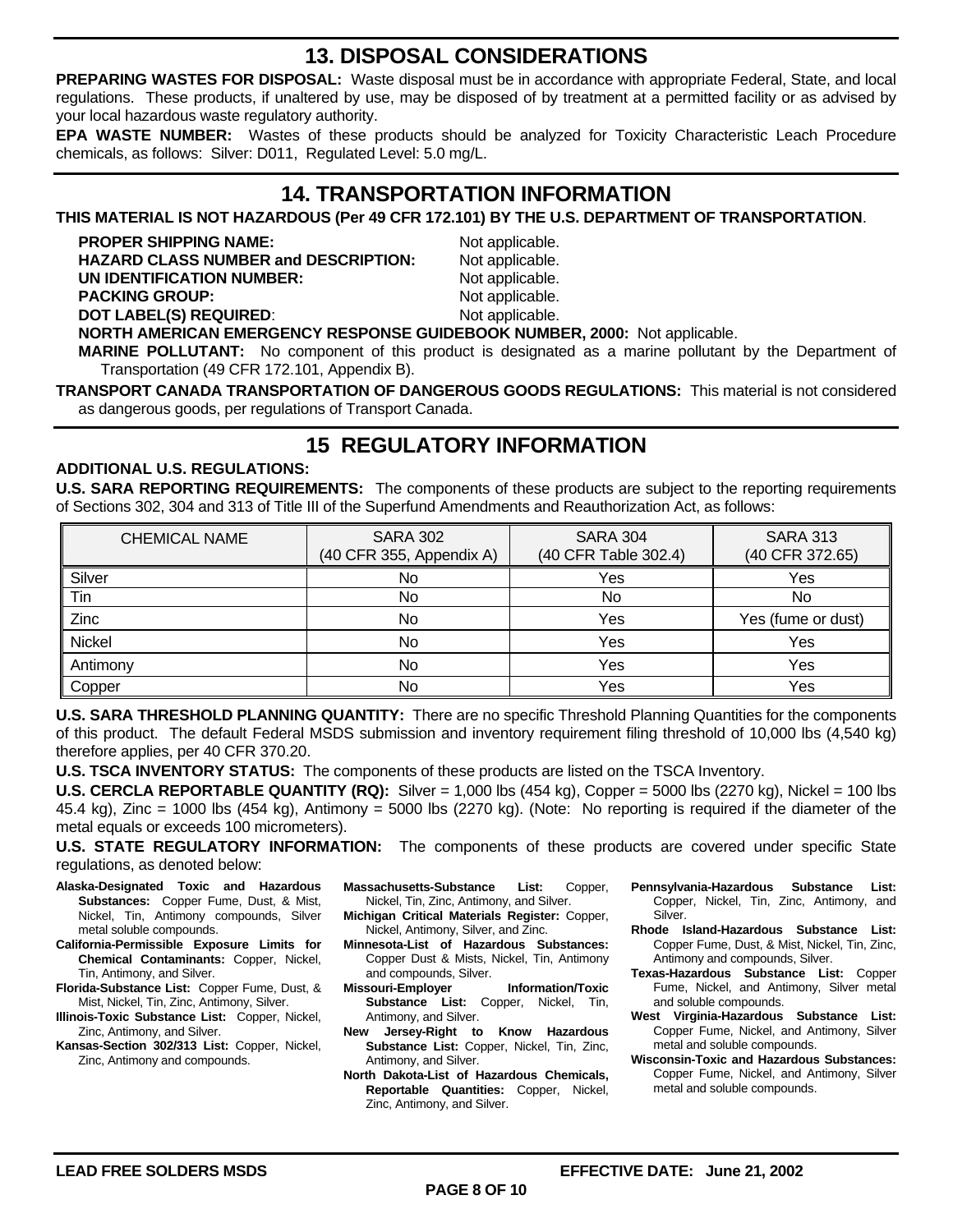### **15 REGULATORY INFORMATION (Continued)**

#### **ADDITIONAL U.S. REGULATIONS (continued):**

**CALIFORNIA PROPOSITION 65:** Nickel is a component of some of these products. Nickel is on the California Proposition 65 lists. WARNING: Some of these products contain chemical(s) known to the State of California to cause cancer.

**LABELING (Precautionary Statements): CAUTION!** FUMES MAY BE HARMFUL IF INHALED. FUMES CAN CAUSE SKIN AND EYE IRRITATION. FUMES OR CONTACT WITH PLASTIC CORE MAY CAUSE ALLERGIC RESPIRATORY AND SKIN REACTIONS. MOLTEN SOLDER CAN CAUSE THERMAL BURNS. CANCER HAZARD. CONTAINS MATERIAL WHICH CAN CAUSE CANCER. Avoid inhalation of fumes. Avoid contact with skin, eyes, and clothing. Wash thoroughly after handling. Use in well-ventilated area. Wear gloves, safety glasses (or colored-absorptive lens), body protection and respiratory protection, as appropriate, for welding or soldering operations. FIRST-AID: In case of skin or eye contact with fumes, flush skin with copious amounts of water. In case of thermal burn, flush area with water for 15 minutes. Remove contaminated clothing and shoes. If inhaled, remove to fresh air. If not breathing, give artificial respiration. If breathing is difficult, give oxygen. If ingested, do not induce vomiting. Seek medical attention if adverse reaction occurs, or in the event of a thermal burn. IN CASE OF FIRE: Use water spray, foam, dry chemical or  $CO<sub>2</sub>$ . IN CASE OF SPILL: Sweep-up or vacuum spilled material, absorb spilled liquid with inert materials. If molten material is released, allow it to cool before clean-up. Place in a suitable container. Consult Material Safety Data Sheet before use.

#### **WARNING:**

**PROTECT** yourself and others. Read and understand this information.

**FUMES AND GASES** can be hazardous to your health.

**ARC RAYS** can injure your eyes and burn skin.

#### **ELECTRIC SHOCK** can kill.

**HEAT RAYS (INFRARED RADIATION)** from flame or hot metal can injure eyes.

- Before use, read and understand the manufacturer's instructions. Material Safety Data Sheets (MSDSs), and your employer's safety policies.
- Keep your head out of the fumes.
- Use enough ventilation, exhaust at the arc, or both, to keep fumes and gases from your breathing zone and the general area.
- FOR MAXIMUM SAFETY, BE CERTIFIED FOR AND WEAR A RESPIRATOR AT ALL TIMES WHEN WELDING OR BRAZING
- Wear correct eye, ear, and body protection.
- Do not touch live electrical parts.
- See American National Standard Z49.1 *Safety in Welding, Cutting, and Allied Processes*, published by the American Welding Society, 550 N.W. LeJeune Road, Miami, Florida 33126. OSHA Safety and Health Standards, *29 CFR 1910*, available from the U.S. Government Printing Office, Superintendent office, P.O. Box 371954, Pittsburgh, PA 15250-7954.

### DO NOT REMOVE THIS INFORMATION

#### **ADDITIONAL CANADIAN REGULATIONS:**

**CANADIAN DSL/NDSL INVENTORY STATUS:** The components of these products are on the DSL Inventory.

**OTHER CANADIAN REGULATIONS:** Not applicable.

**CANADIAN ENVIRONMENTAL PROTECTION ACT (CEPA) PRIORITIES SUBSTANCES LISTS:** The components of these products are not on the CEPA Priorities Substances Lists.

**CANADIAN WHMIS SYMBOLS:** For plastic core: **D2B:** Poisonous and Infectious Material/Other Toxic Effects.